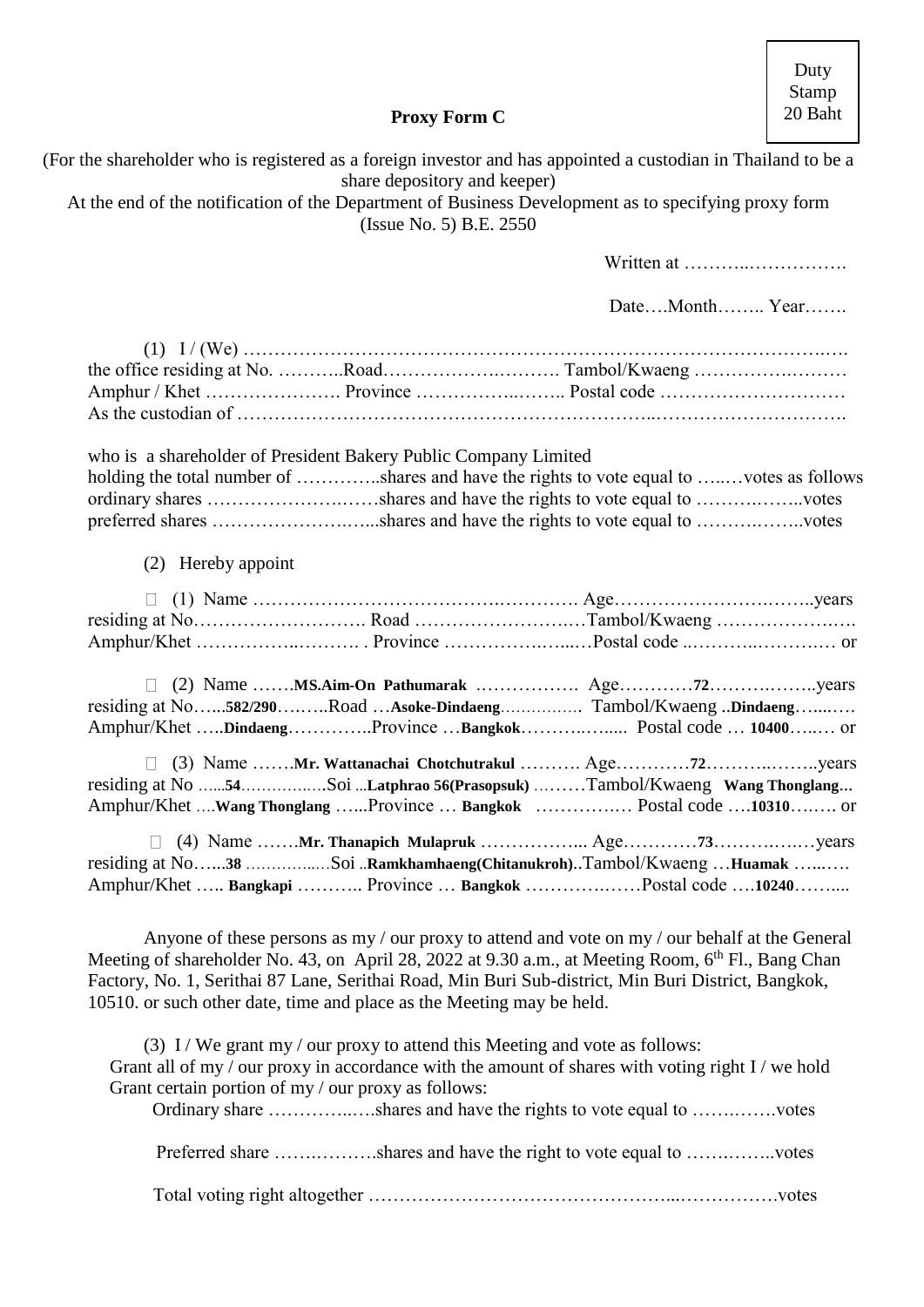(4) At this Meeting, I / we grant my / our proxy to consider and vote on my / our behalf as follows:

#### **Agenda 1: To Certify the Minutes of 42nd General Meeting of Shareholders, held on April 19, 2021**

 $\Box$ (a) To grant my/our proxy to consider and vote on my/our behalf as appropriate in all respects.  $\Box$ (b) To grant my/our proxy to vote at my/our desire as follows:

 $\Box$  Approve ............votes  $\Box$  Disapprove ...........votes  $\Box$  Abstain.............votes

### **Agenda 2: To Acknowledge Operating Results of the Company for the Year 2021**

### **Agenda 3: To Approve Financial Statement of the Company for the Year ended on 31 December 2021, Audited by the External Auditor**

 $\Box$ (a) To grant my/our proxy to consider and vote on my/our behalf as appropriate in all respects.  $\Box$ (b) To grant my/our proxy to vote at my/our desire as follows:

 $\Box$  Approve ............votes  $\Box$  Disapprove ...........votes  $\Box$  Abstain.............votes

### **Agenda 4: To Consider Profit Allocation and Approve Dividend Payment for the Year 2021**

 $\Box$ (a) To grant my/our proxy to consider and vote on my/our behalf as appropriate in all respects.  $\square$ (b) To grant my/our proxy to vote at my/our desire as follows:

 $\Box$  Approve .............votes  $\Box$  Disapprove ...........votes  $\Box$  Abstain..............votes

**Agenda 5: To Elect Directors of The Company to Replace Those Who are Retired by Rotation**  $\boxed{a}$  To grant my/our proxy to consider and vote on my/our behalf as appropriate in all respects.

 $\square$ (b) To grant my/our proxy to vote at my/our desire as follows:

| $\Box$ Vote for all nominated candidates          |                                                                  |  |  |
|---------------------------------------------------|------------------------------------------------------------------|--|--|
|                                                   | $\Box$ Approve votes $\Box$ Disapprove votes $\Box$ Abstainvotes |  |  |
| $\Box$ Vote for an individual nominated candidate |                                                                  |  |  |
| Nominated Director: Mr. Apisate Thammanomai       |                                                                  |  |  |
|                                                   | $\Box$ Approve votes $\Box$ Disapprove votes $\Box$ Abstainvotes |  |  |
| Nominated Director: Miss Petcharat Anantawichai   |                                                                  |  |  |
|                                                   | $\Box$ Approve votes $\Box$ Disapprove votes $\Box$ Abstainvotes |  |  |
| Nominated Director: Dr. Pojjanee Paniangvait      |                                                                  |  |  |
|                                                   | $\Box$ Approve votes $\Box$ Disapprove votes $\Box$ Abstainvotes |  |  |
| Nominated Director: Mr. Pun Paniangvait           |                                                                  |  |  |
|                                                   | $\Box$ Approve votes $\Box$ Disapprove votes $\Box$ Abstainvotes |  |  |
| Nominated Director: Mr. Thanapich Mulapruk        |                                                                  |  |  |
|                                                   | $\Box$ Approve votes $\Box$ Disapprove votes $\Box$ Abstainvotes |  |  |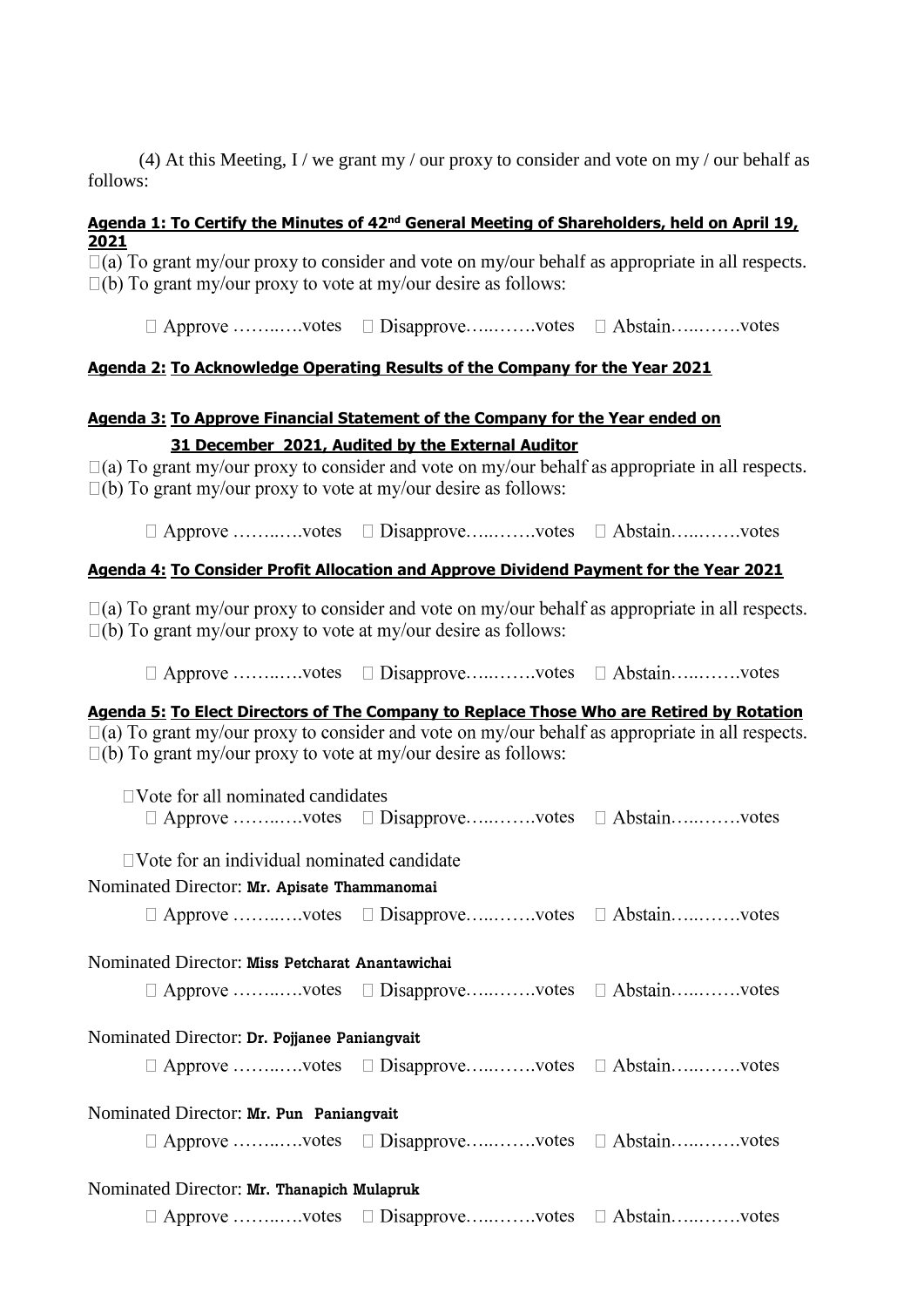**Agenda 6: To Approve the Remuneration of the Directors**<br>□(a) To grant my/our proxy to consider and vote on my/our behalf as appropriate in all respects.  $\square$ (b) To grant my/our proxy to vote at my/our desire as follows:

 $\Box$  Approve .............votes  $\Box$  Disapprove ............votes  $\Box$  Abstain...............votes

#### **Agenda 7: To Approve the Appointment of Auditors of the Company and to Assign Their Remuneration for the Year 2022**

 $\square$ (a) To grant my/our proxy to consider and vote on my/our behalf as appropriate in all respects.

 $\square$ (b) To grant my/our proxy to vote at my/our desire as follows:

 $\Box$  Approve .............votes  $\Box$  Disapprove ...........votes  $\Box$  Abstain..............votes

#### **Agenda 8: To Consider Other Business (If Any)**

 $\Box$ (a) To grant my/our proxy to consider and vote on my/our behalf as appropriate in all respects.

 $\square$ (b) To grant my/our proxy to vote at my/our desire as follows:

 $\Box$  Approve .............votes  $\Box$  Disapprove ...........votes  $\Box$  Abstain..............votes

(5) If the proxy does not vote consistently with my / our voting intentions as specified herein, such vote shall be deemed incorrect and is not made on my / our behalf as the company's shareholders.

(6) In case that I / we have not specified my / our voting intention on any agenda or have not clearly specified or in case the meeting considers or passes resolutions in any matters other than those specified above, including in case there is any amendment or addition of any fact, the proxy shall have the right to consider and vote on my / our behalf as he or she may deem appropriate in all respects.

Any act performed by the proxy in this meeting, except in the event that the proxy does not vote consistently with my / our intentions as specified herein, shall be deemed to be the actions performed by myself / ourselves in all respects.

|                           | $(\ldots, \ldots, \ldots, \ldots, \ldots, \ldots, \ldots, \ldots, \ldots)$ |  |
|---------------------------|----------------------------------------------------------------------------|--|
|                           |                                                                            |  |
|                           |                                                                            |  |
| $\mathbf{N}$ $\mathbf{L}$ |                                                                            |  |

#### Notes:

1 The proxy Form C is only used for the shareholders who are specified in the register is a foreign investor and has appointed a custodian in Thailand to be a share depository and keeper. 2 The documents that are needed to be attached to this Proxy are:

(2.1) Power of attorney from the shareholder empowering the custodian to sign the proxy form on his or her behalf.

(2.2) Confirmation letter stating that the signor of this proxy form has a license to perform the custodian business.

3. The shareholder appointing the proxy shall appoint only one proxy to attend the meeting and vote. The shareholder can not separate his or her share holding to appoint several proxies to vote separately. 4. For the agenda of election of directors, the vote may be made for the whole board or certain directors. 5. In case that there are more agenda exceeding those specified above, the grantor may specify the additions in the Attachment to Proxy form C that is provided.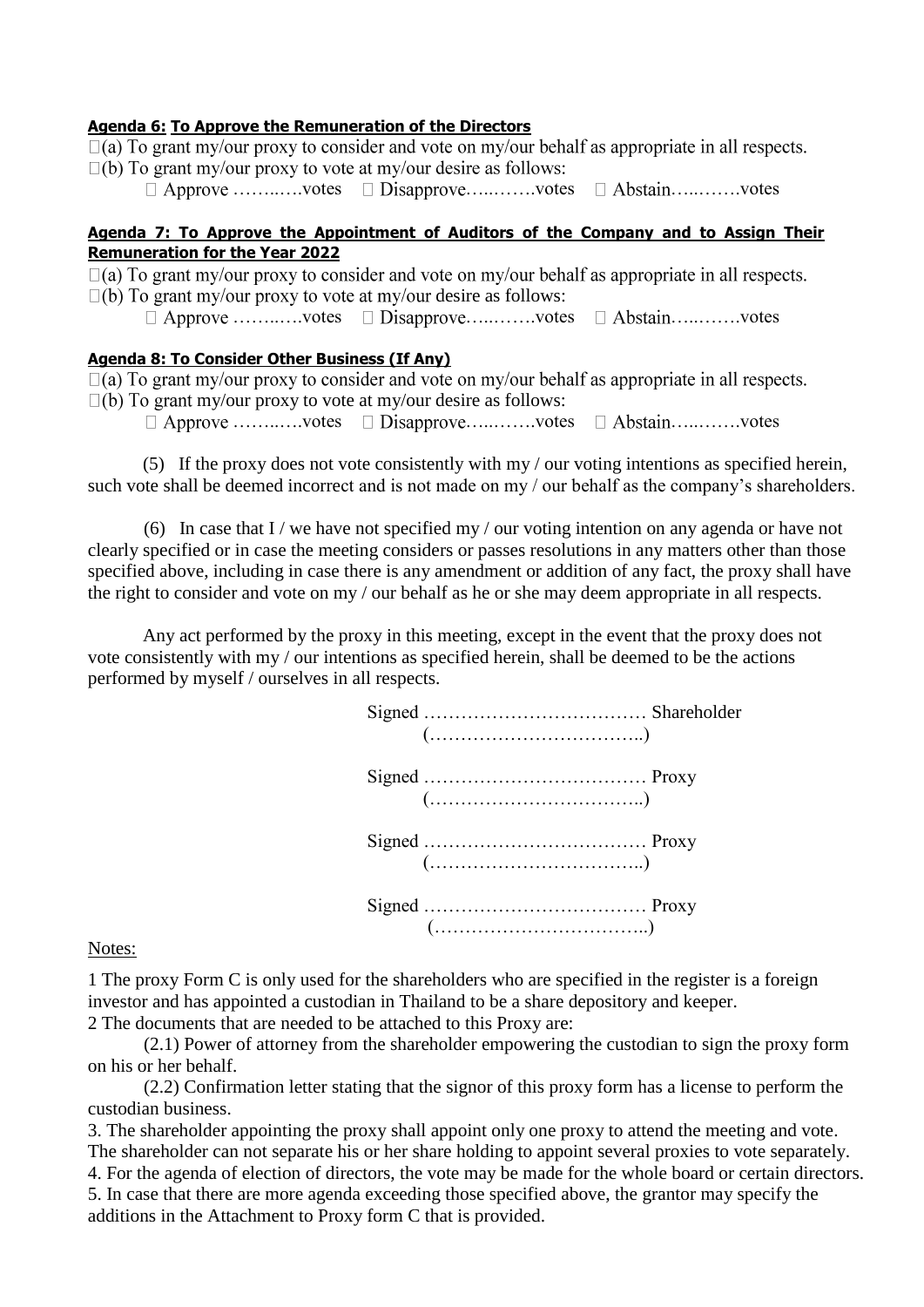## **Supplemental Proxy ( Form C )**

The proxy as a shareholder of President Bakery PLC ("The Comapny") to attend and vote at the 2022 Annual General Meeting of Shareholders on April 28, 2022, 9.30 a.m. at Meeting Room on 6th Floor, Bang-Chan Factory, No. 1, Soi Seri Thai 87, Seri Thai Road, KwangMinburi, Kate Minburi, Bangkok 10510 or such other date, time and place as the meeting may be adjourned.

|                                                                                                                                                                                                                                                                                                                                                                                                                                           | $\square$ (a) To grant my/our proxy to consider and vote on my/our behalf as appropriate in all respects. |                |
|-------------------------------------------------------------------------------------------------------------------------------------------------------------------------------------------------------------------------------------------------------------------------------------------------------------------------------------------------------------------------------------------------------------------------------------------|-----------------------------------------------------------------------------------------------------------|----------------|
|                                                                                                                                                                                                                                                                                                                                                                                                                                           | $\square$ (b) To grant my/our proxy to vote at my/our desire as follows:                                  |                |
| $\Box$ Approve                                                                                                                                                                                                                                                                                                                                                                                                                            | $\Box$ Disapprove<br>$\Box$ Abstain                                                                       |                |
|                                                                                                                                                                                                                                                                                                                                                                                                                                           |                                                                                                           |                |
|                                                                                                                                                                                                                                                                                                                                                                                                                                           |                                                                                                           |                |
|                                                                                                                                                                                                                                                                                                                                                                                                                                           |                                                                                                           |                |
|                                                                                                                                                                                                                                                                                                                                                                                                                                           |                                                                                                           |                |
|                                                                                                                                                                                                                                                                                                                                                                                                                                           | $\square$ (b) To grant my/our proxy to vote at my/our desire as follows:                                  |                |
| $\Box$ Approve                                                                                                                                                                                                                                                                                                                                                                                                                            | $\Box$ Disapprove                                                                                         | $\Box$ Abstain |
|                                                                                                                                                                                                                                                                                                                                                                                                                                           |                                                                                                           |                |
|                                                                                                                                                                                                                                                                                                                                                                                                                                           |                                                                                                           |                |
|                                                                                                                                                                                                                                                                                                                                                                                                                                           |                                                                                                           |                |
|                                                                                                                                                                                                                                                                                                                                                                                                                                           |                                                                                                           |                |
|                                                                                                                                                                                                                                                                                                                                                                                                                                           | $\square$ (b) To grant my/our proxy to vote at my/our desire as follows:                                  |                |
| $\Box$ Approve                                                                                                                                                                                                                                                                                                                                                                                                                            | $\Box$ Disapprove                                                                                         | $\Box$ Abstain |
|                                                                                                                                                                                                                                                                                                                                                                                                                                           |                                                                                                           |                |
|                                                                                                                                                                                                                                                                                                                                                                                                                                           |                                                                                                           |                |
|                                                                                                                                                                                                                                                                                                                                                                                                                                           |                                                                                                           |                |
|                                                                                                                                                                                                                                                                                                                                                                                                                                           |                                                                                                           |                |
|                                                                                                                                                                                                                                                                                                                                                                                                                                           | $\square$ (b) To grant my/our proxy to vote at my/our desire as follows:                                  |                |
| $\Box$ Approve                                                                                                                                                                                                                                                                                                                                                                                                                            | $\Box$ Disapprove                                                                                         | $\Box$ Abstain |
|                                                                                                                                                                                                                                                                                                                                                                                                                                           |                                                                                                           |                |
|                                                                                                                                                                                                                                                                                                                                                                                                                                           |                                                                                                           |                |
|                                                                                                                                                                                                                                                                                                                                                                                                                                           |                                                                                                           |                |
|                                                                                                                                                                                                                                                                                                                                                                                                                                           | $\square$ (a) To grant my/our proxy to consider and vote on my/our behalf as appropriate in all respects. |                |
|                                                                                                                                                                                                                                                                                                                                                                                                                                           | $\square$ (b) To grant my/our proxy to vote at my/our desire as follows:                                  |                |
| $\Box$ Approve                                                                                                                                                                                                                                                                                                                                                                                                                            | $\Box$ Disapprove                                                                                         | $\Box$ Abstain |
|                                                                                                                                                                                                                                                                                                                                                                                                                                           |                                                                                                           |                |
|                                                                                                                                                                                                                                                                                                                                                                                                                                           |                                                                                                           |                |
|                                                                                                                                                                                                                                                                                                                                                                                                                                           |                                                                                                           |                |
|                                                                                                                                                                                                                                                                                                                                                                                                                                           | $\square$ (a) To grant my/our proxy to consider and vote on my/our behalf as appropriate in all respects. |                |
|                                                                                                                                                                                                                                                                                                                                                                                                                                           | $\square$ (b) To grant my/our proxy to vote at my/our desire as follows:                                  |                |
| Approve                                                                                                                                                                                                                                                                                                                                                                                                                                   | Disapprove                                                                                                | Abstain        |
|                                                                                                                                                                                                                                                                                                                                                                                                                                           |                                                                                                           |                |
|                                                                                                                                                                                                                                                                                                                                                                                                                                           |                                                                                                           |                |
| $\frac{1}{\sqrt{1-\frac{1}{2}}}\frac{1}{\sqrt{1-\frac{1}{2}}}\frac{1}{\sqrt{1-\frac{1}{2}}}\frac{1}{\sqrt{1-\frac{1}{2}}}\frac{1}{\sqrt{1-\frac{1}{2}}}\frac{1}{\sqrt{1-\frac{1}{2}}}\frac{1}{\sqrt{1-\frac{1}{2}}}\frac{1}{\sqrt{1-\frac{1}{2}}}\frac{1}{\sqrt{1-\frac{1}{2}}}\frac{1}{\sqrt{1-\frac{1}{2}}}\frac{1}{\sqrt{1-\frac{1}{2}}}\frac{1}{\sqrt{1-\frac{1}{2}}}\frac{1}{\sqrt{1-\frac{1}{2}}}\frac{1}{\sqrt{1-\frac{$<br>Agenda |                                                                                                           |                |
|                                                                                                                                                                                                                                                                                                                                                                                                                                           | $\square$ (a) To grant my/our proxy to consider and vote on my/our behalf as appropriate in all respects. |                |
|                                                                                                                                                                                                                                                                                                                                                                                                                                           | $\square$ (b) To grant my/our proxy to vote at my/our desire as follows:                                  |                |
| $\Box$ Approve                                                                                                                                                                                                                                                                                                                                                                                                                            | Disapprove                                                                                                | □ Abstain      |
|                                                                                                                                                                                                                                                                                                                                                                                                                                           |                                                                                                           |                |